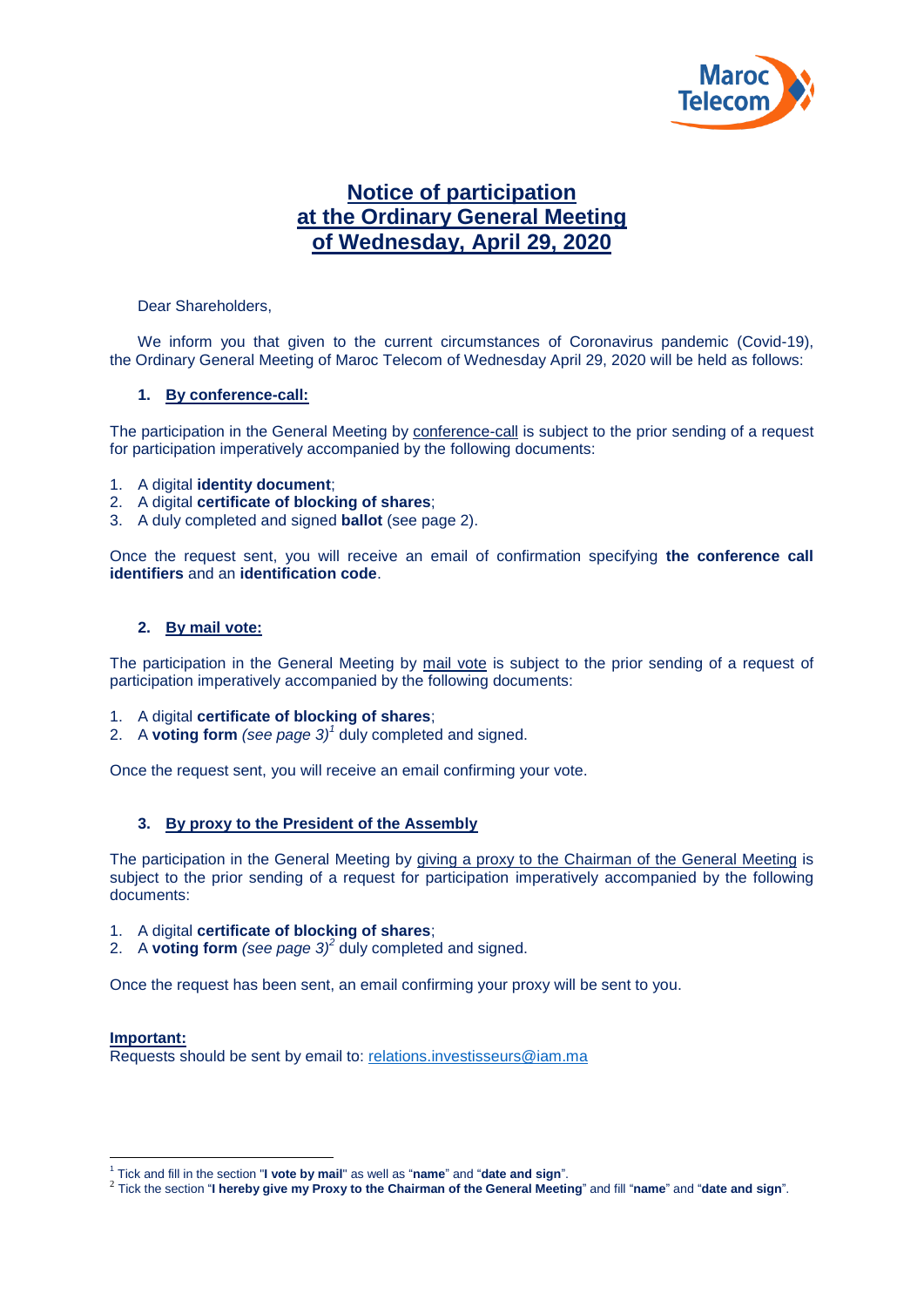# **Ordinary General Meeting**

## April 29, 2020

# **Ballot**

| <b>Vote</b>       | Resolution |  |  |  |  |  |  |  |  |    |  |
|-------------------|------------|--|--|--|--|--|--|--|--|----|--|
|                   |            |  |  |  |  |  |  |  |  | 10 |  |
| <b>FOR</b>        |            |  |  |  |  |  |  |  |  |    |  |
| <b>ABSTENTION</b> |            |  |  |  |  |  |  |  |  |    |  |
| <b>AGAINST</b>    |            |  |  |  |  |  |  |  |  |    |  |

Choose the resolution number and vote by checking the corresponding box